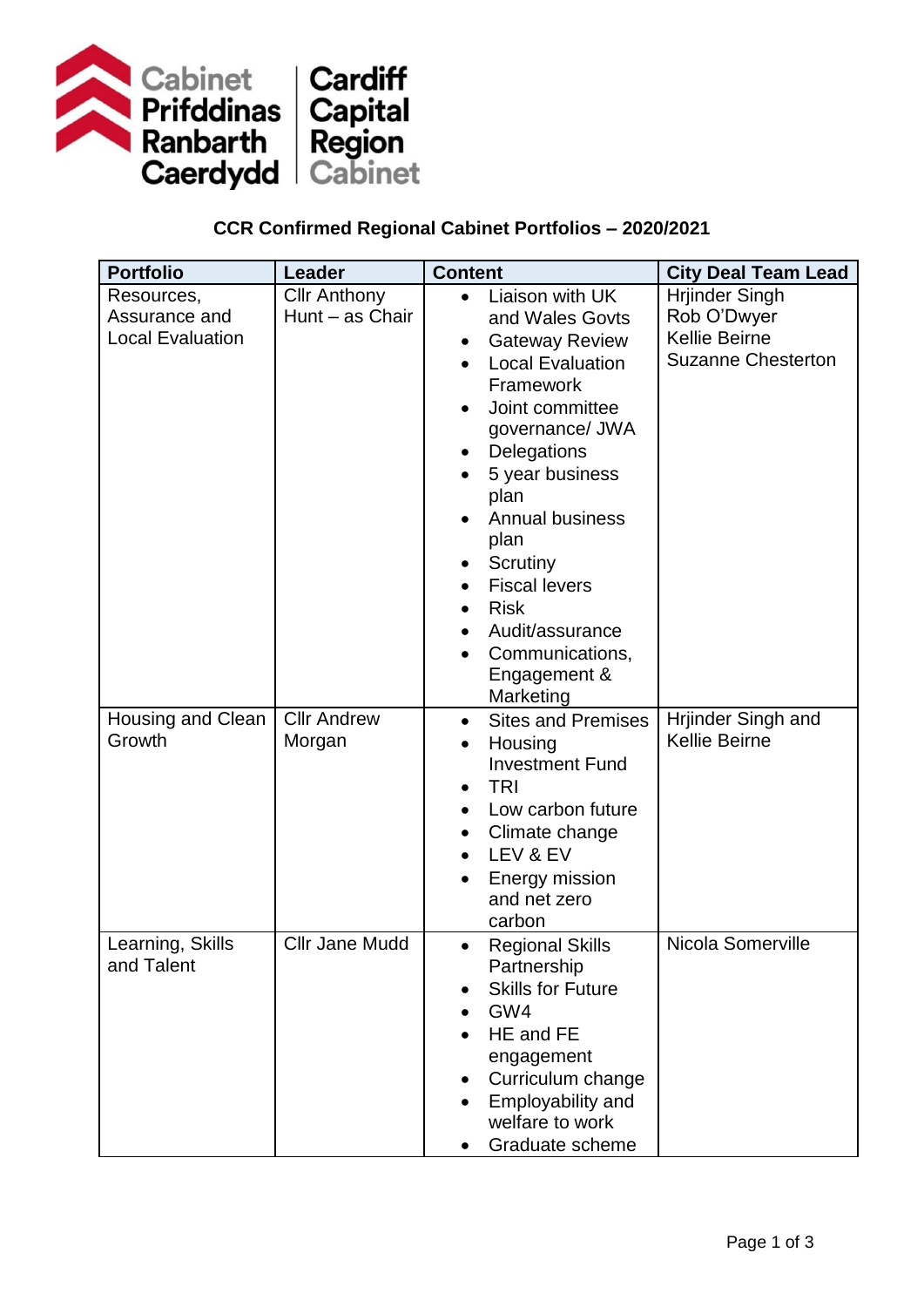| <b>Portfolio</b>                                                   | Leader                    | <b>Content</b>                                                                                                                                                                                                                                                                              | <b>City Deal Team Lead</b>                                   |
|--------------------------------------------------------------------|---------------------------|---------------------------------------------------------------------------------------------------------------------------------------------------------------------------------------------------------------------------------------------------------------------------------------------|--------------------------------------------------------------|
| <b>Strategic Planning</b>                                          | <b>Cllr Neil Moore</b>    | <b>Strategic Planning</b><br>$\bullet$<br>& land-use policy<br><b>SDP</b><br>National<br>Development<br>Framework<br>National<br>$\bullet$<br>Infrastructure<br>Commission<br><b>Strategic sites</b><br>Environmental<br>impact/ sustainable<br>development                                 | <b>Kellie Beirne</b>                                         |
| Innovation,<br>Research and<br><b>Business</b>                     | <b>Cllr Peter Fox</b>     | Research & HEIs<br>$\bullet$<br>Innovation and<br>R&D programmes<br>Sectors and<br>clusters<br><b>Business</b><br>engagement<br><b>Business Council</b><br>and REGP<br>Digital economy<br><b>Cluster</b><br>programmes<br>Challenge<br>$\bullet$<br><b>CSC Foundry Ltd</b><br>$\bullet$     | <b>Rhys Thomas</b><br>Rob O'Dwyer<br>Jon Wood                |
| Economic<br><b>Strategy, Cities</b><br>and<br>Internationalisation | <b>Cllr Huw</b><br>Thomas | <b>Industrial Growth</b><br>$\bullet$<br>Plan<br>Sectors analysis &<br>data/ Al<br><b>Business Council</b><br>and REGP<br><b>Expert panels</b><br><b>UKRI/ WG strategy</b><br><b>Core Cities</b><br>Internationalisation<br>Investment<br>prospectus<br><b>Western Gateway</b><br>$\bullet$ | <b>Rhys Thomas</b><br>Jon Wood                               |
| <b>Transport and</b><br>Infrastructure                             | <b>Cllr Huw David</b>     | <b>Regional Transport</b><br>$\bullet$<br>Authority<br>Digital connectivity<br>Sustainable<br>transport<br>Active travel<br>Air quality                                                                                                                                                     | <b>Kellie Beirne</b><br><b>Clare Cameron</b><br>Joanne Evans |